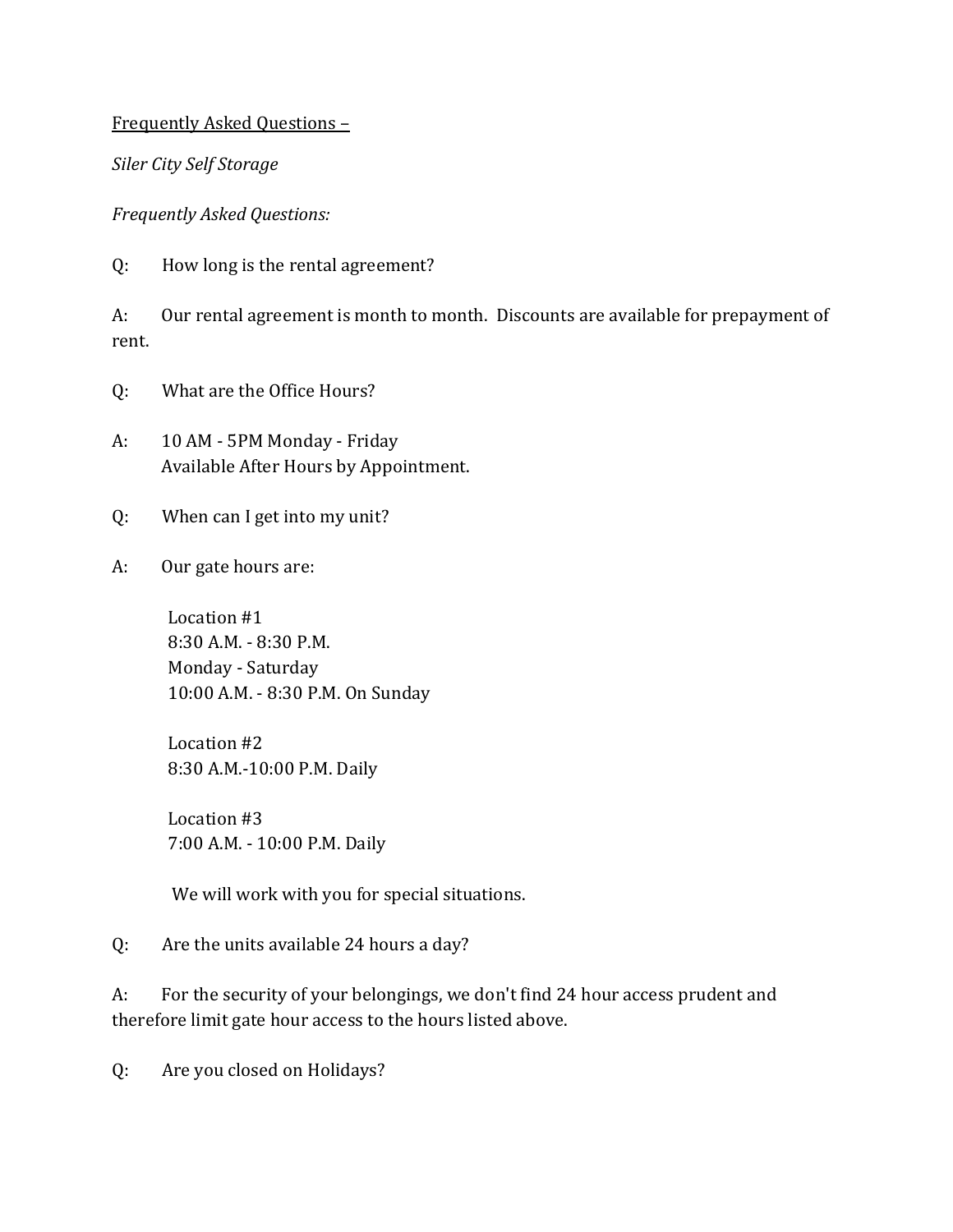- A: Our facilities are open every day including holidays, for your convenience.
- Q: What should I do about insurance?

A: It is the responsibility of the renter to ensure personal property while using any self storage facility. Check with your insurance agent first to see if your property is covered while in storage. If not, most insurance companies give a rate based on certain dollar amounts of coverage. We can give you a toll free number and a brochure to contact a national company that specializes in personal property insurance for self storage customers.

- Q: Do I provide my own lock?
- A: We provide a lock and extra security device at NO CHARGE.
- Q: Do you have Indoor Climate Controlled Units?
- A: Yes, we have Climate Controlled Units at our 11<sup>th</sup> Street location.